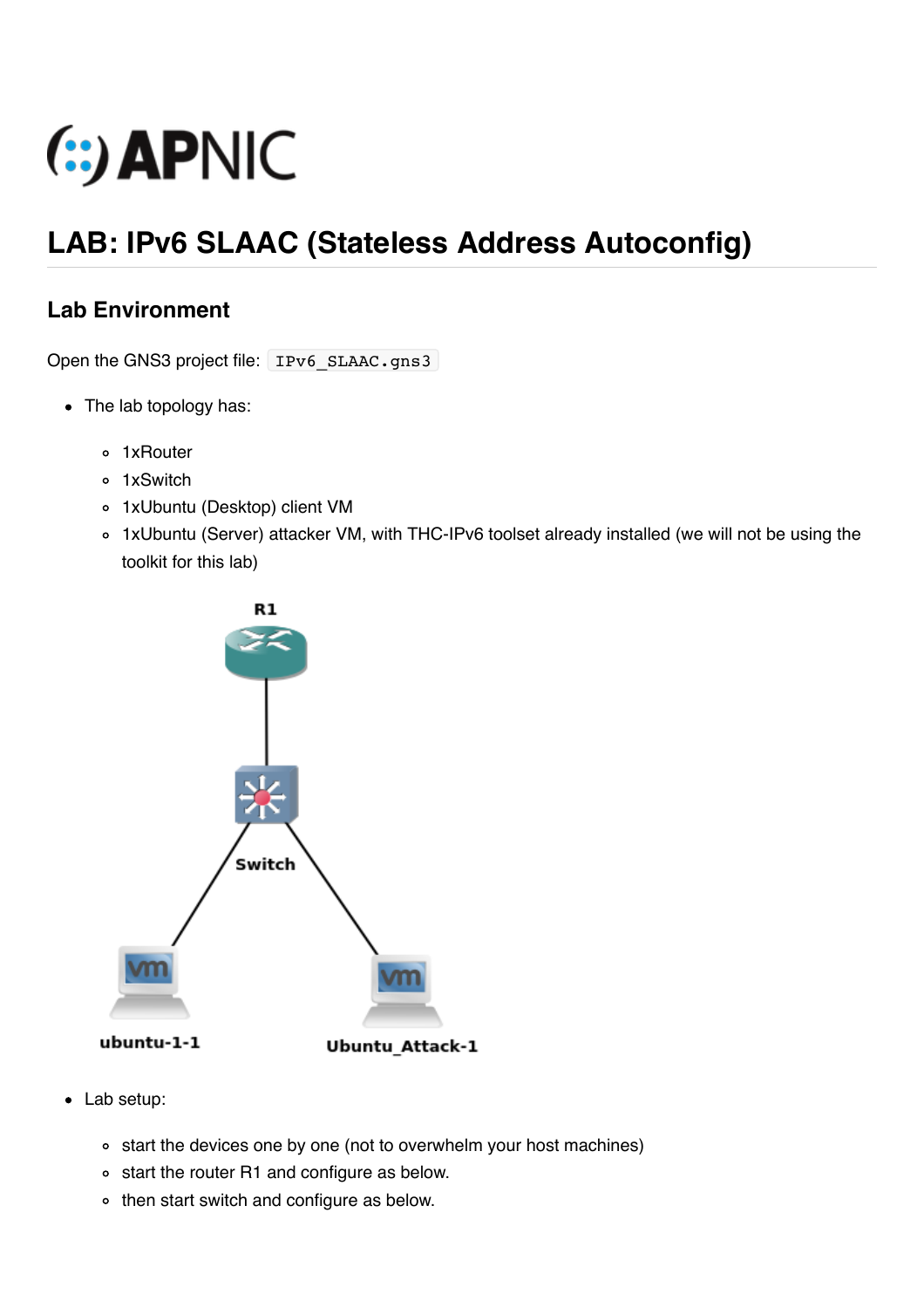- then start the client VM (verify the correct address configuration)
- and finally start the attacker VM and follow the instructions below.
- Confirm interface name:
	- On the ubuntu attacker VM, check the IP configuration to see the interface name:

```
ifconfig
OR
```
ip route show | grep "  $src$  " |  $cut -d$  " " -f 3,12

In this guide the interface name is ens32 for ubuntu*1 and ens34 for Ubuntu*Attack. Depending on the version of Ubuntu the interface name may be  $\left[\right.$  enp0s3 or something different. Where ens32 or ens34 is used in this guide replace it with your interface name.

#### **Configure the router:**

*NOTE: When you start the router, it might ask you*

```
Would you like to enter the initial config dialog? [yes/no] . Please type no and
proceed.
```
1. Enable IPv6 routing on Router 1

```
ipv6 unicast-routing
```
- 2. Configure the router interface (on which the clients connect) to advertise IPv6 prefix in the router advertisement (RA) messages.
	- $\circ$  the A (auto-config) flag is set by default in the RA messages

First, enable the physical interface by configuring Router on a stick (RoAS)

```
interface FastEthernet0/0
 description link to IOU-SW
 no shutdown
```
Then, configure the correct sub-interface using either of the following options (preferably the second option)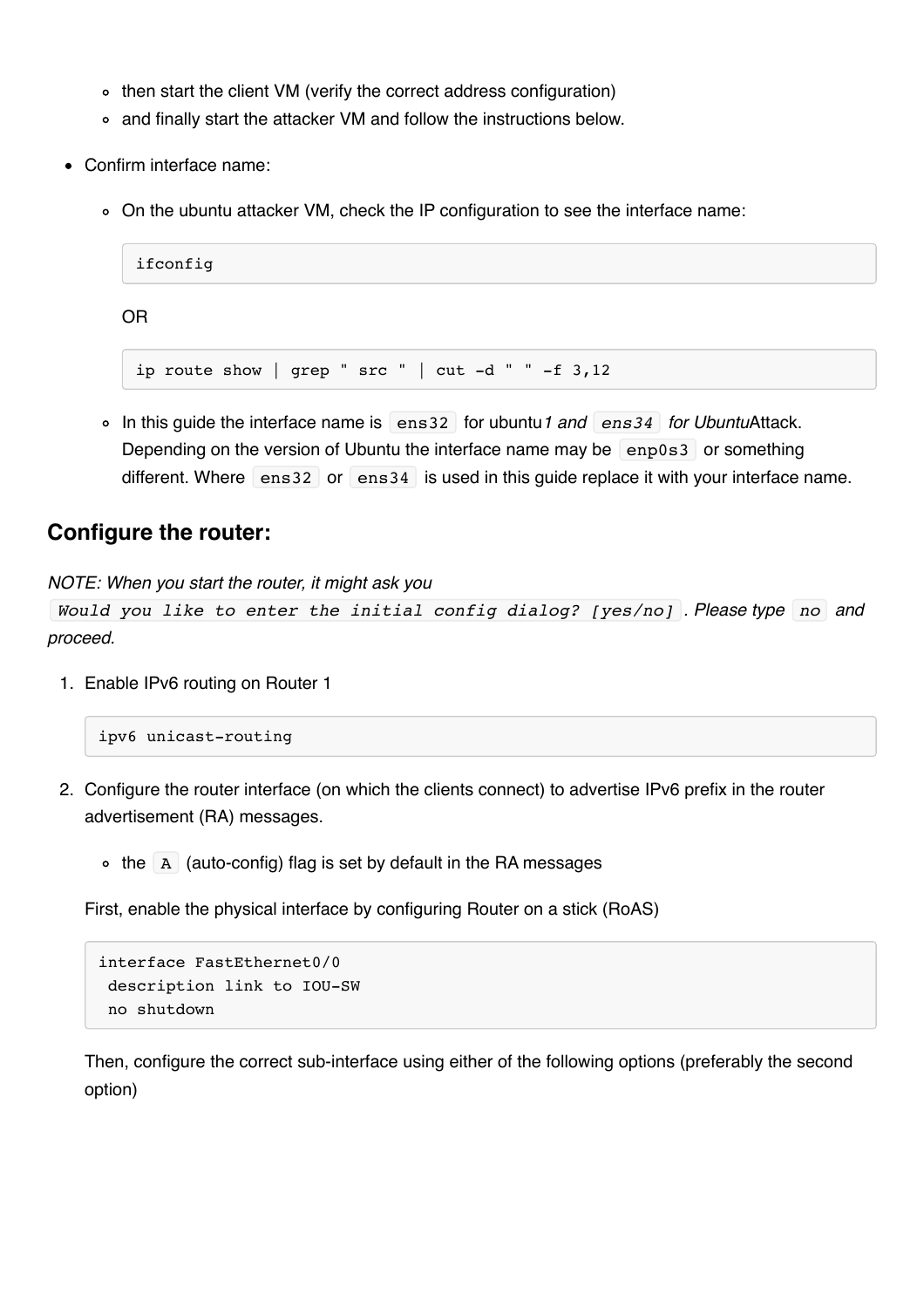interface FastEthernet0/0.100 description Subinterface for VLAN100 encapsulation dot1q 100 ipv6 nd prefix 2406:6400:0:100::/64

Or

```
interface FastEthernet0/0.100
description Subinterface for VLAN100
encapsulation dot1q 100
ipv6 address 2406:6400:0:100::1/64
```
3. Configure the Loopback0 to test connectivity

```
interface Loopback0
ipv6 address 2406:6400::1/128
```
4. Verify the configuration with the following commands

```
show ipv6 interface ! look at ND stats and different multicast groups joined
show ipv6 route ! shows the ipv6 routing table
show ipv6 neighbors ! the neighbor cache/table
```
5. Enable ICMPv6 Neighbor Discovery (ND) messages debugging

debug ipv6 nd

6. Save your configurations

wr

#### **Configure the switch:**

1. The switch configuration is very basic (only to connect the user LAN to the router)

```
interface range eth0/0-2
switchport !forcing it to be a L2 port
duplex full !full duplex
```
- The switch has all interfaces in half-duplex and are not Layer2 by default
- 2. Configure the port connecting to the router R1 as trunk (eth0/0)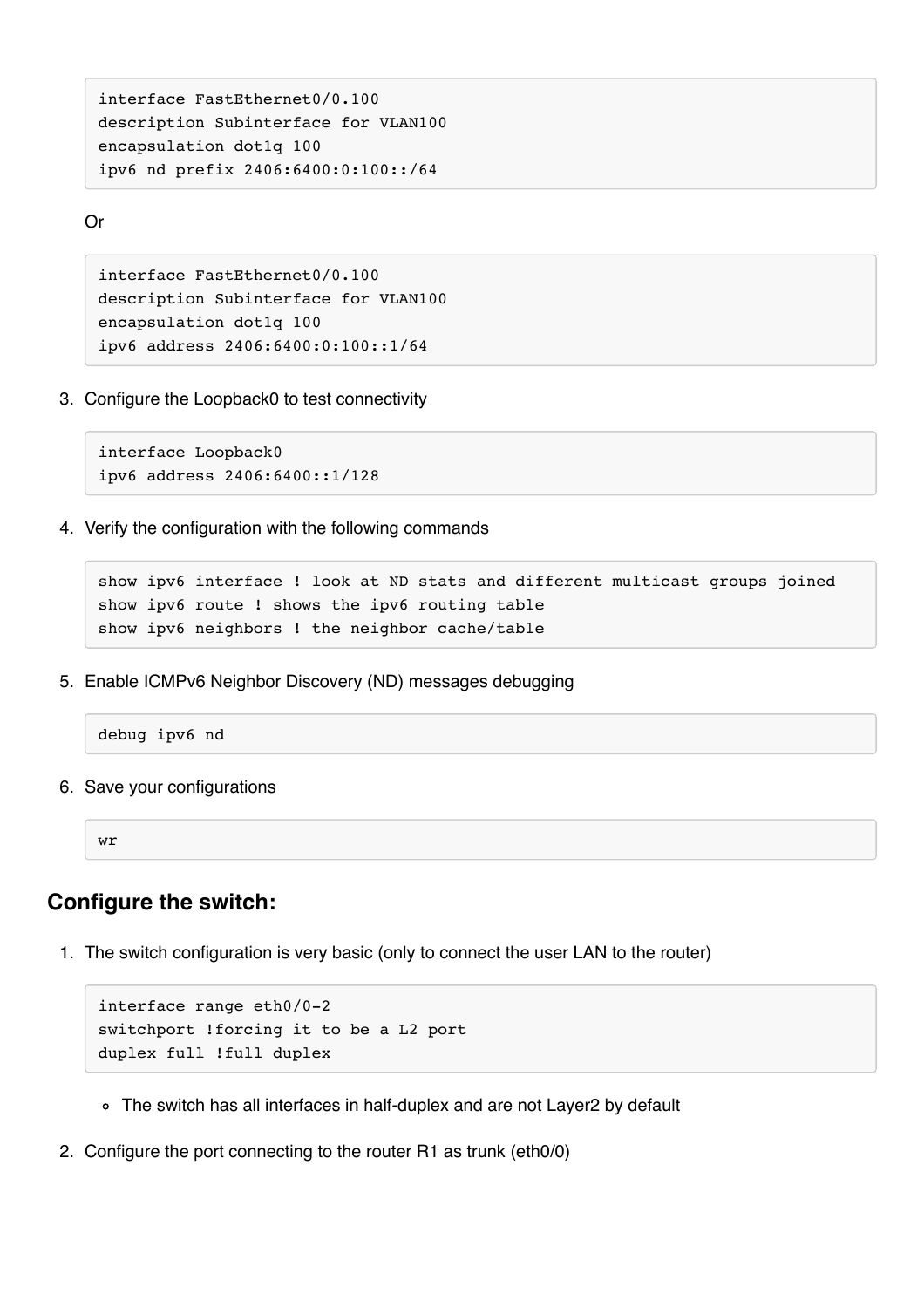```
interface eth0/0
description link to R1
switchport trunk encapsulation dot1q
switchport mode trunk
switchport nonegotiate !disable DTP negotiation
```
3. Configure the ports where clients are connected as access ports (VLAN100)

```
interface range eth0/1-2
switchport mode access
switchport access vlan 100
```
4. Save your config

wr

5. Verify the switch configuration

```
sh interfaces trunk ! make sure the trunk carries all VLANs and are in forward
ing state
sh vlan brief ! check the vlan database
```
### **The Client VM (Ubuntu Desktop)**

1.Turn ON (start) both the VMs (ubuntu*1 and Ubuntu*Attack). You should be logged in automatically (username and password below)

```
 username: apnic
 password: training
```
2. Verify that the interface enp0s3 is UP and has computed the IPv6 address using SLAAC

```
 ifconfig
 # the address should look something like 2406:6400:0:100:x:x:x:x
 # where the x:x:x:x (64-bit interface ID) is generated randomly (RFC4941)
 # you will see two globally scoped addresses – secured and temporary (RFC7217 com
pliant)
  # secured won't change even after reboot, while temporary (outgoing) will
```
3.You can also see it from the Connection Information dropdown menu: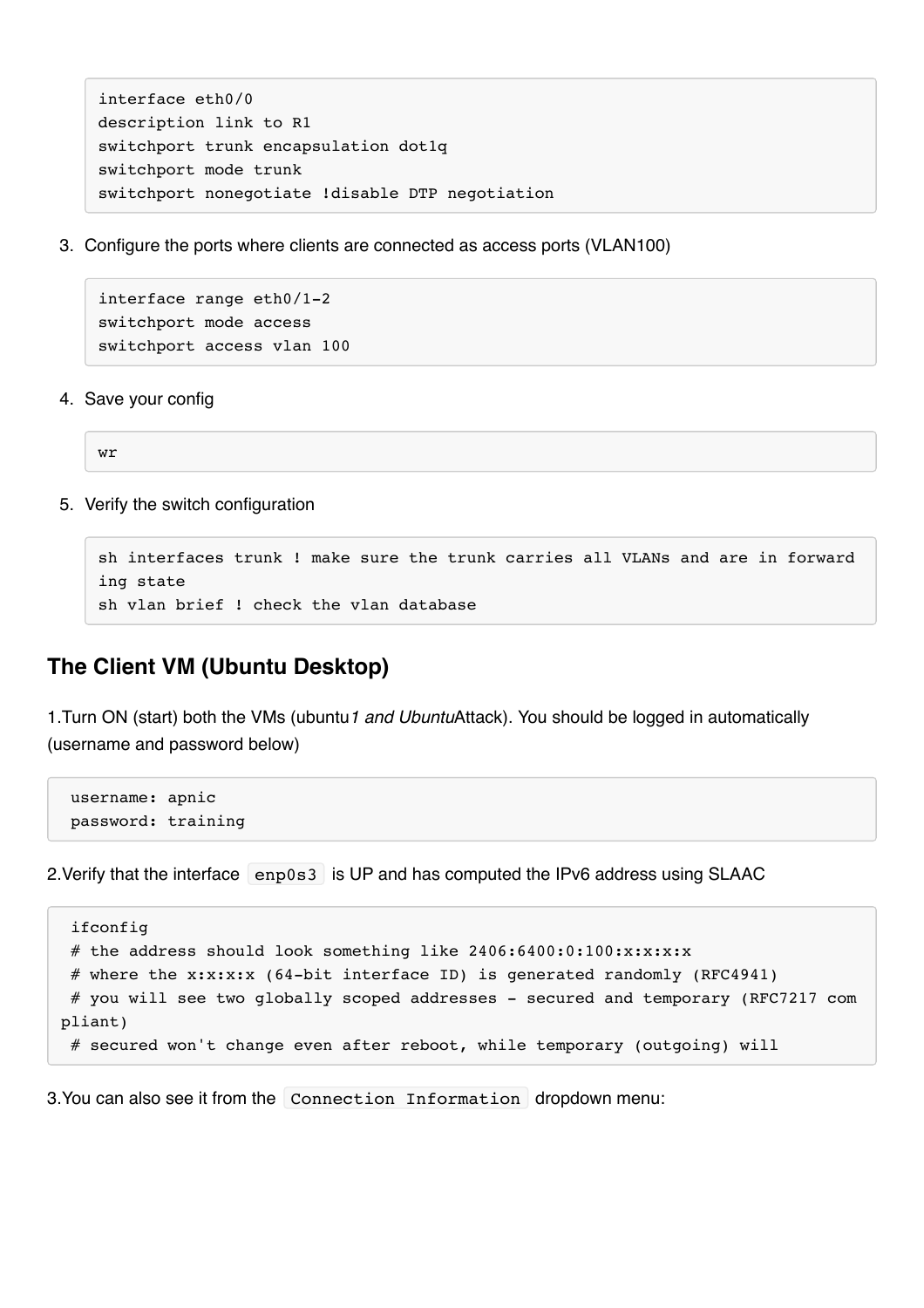| i | <b>Connection Information</b>       |                                        |
|---|-------------------------------------|----------------------------------------|
| i | <b>Active Network Connections</b>   |                                        |
|   | Ifupdown (ens32)                    |                                        |
|   | General                             |                                        |
|   | Interface:                          | Ethernet (ens32)                       |
|   | Hardware Address: 00:0C:29:CA:F7:41 |                                        |
|   | Driver:                             | e1000                                  |
|   | Speed:                              | 1000 Mb/s                              |
|   | Security:                           | None                                   |
|   | IP <sub>v4</sub>                    |                                        |
|   | IP Address:                         | Unknown                                |
|   | Broadcast Address: Unknown          |                                        |
|   | Subnet Mask: Unknown                |                                        |
|   | IP <sub>v6</sub>                    |                                        |
|   | IP Address:                         | 2406:6400:0:100:297c:66fa:c504:a347/64 |
|   | More addresses                      |                                        |
|   |                                     | Default Route: fe80::c801:bff:fee1:0   |

4.In case the interface is not listed or you don't see an IPv6 address, toggle the interface

```
ifconfig ens32 down/up
```
## **Verification:**

- Since you had enabled IPv6 ND debugging on the router, you should see ICMPv6 ND messages being exchanged between the router and the IPv6 clients.
- You should see something similar to below (analyse and understand the messages! Ask your instructors if you don't understand).